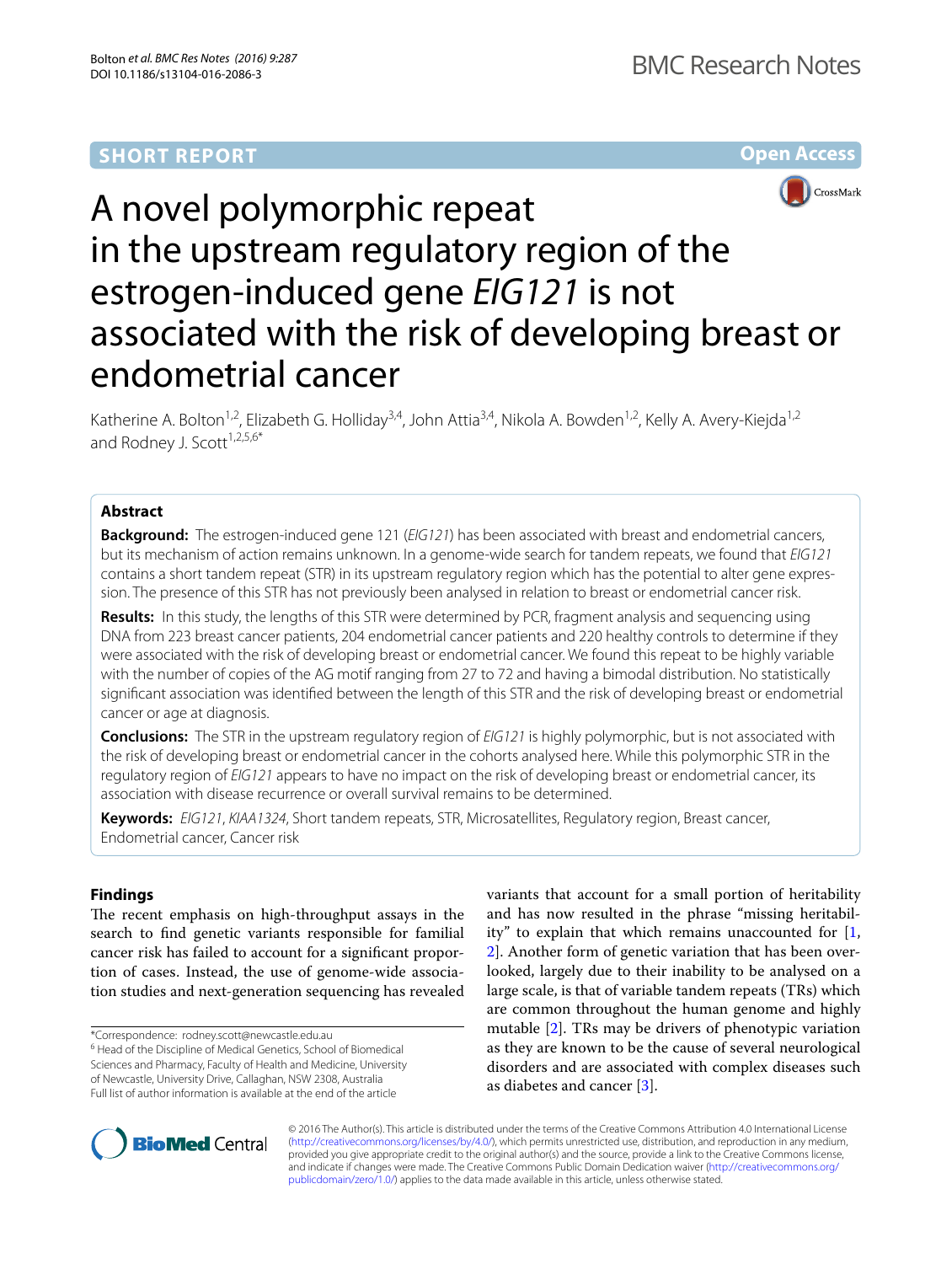In a recent study we identified short tandem repeats (STRs) in the upstream regulatory region of genes that are candidates for conferring cancer risk [[4\]](#page-3-3). One such STR is a dinucleotide AG repeat upstream of the estrogen-induced gene, *EIG121* (also known as *KIAA1324*). In endometrial cancer cases, *EIG121* is highly induced by estrogen in the endometrium and differentially expressed in endometrial cancer types [[5,](#page-3-4) [6\]](#page-3-5). Studies suggest that EIG121, a transmembrane protein, has an important cellular function, as it is highly conserved across species and confers survival upon cells that have been starved of nutrients or exposed to cytotoxic chemotherapeutics [[7\]](#page-3-6). Our analysis from publicly-available datasets, using the Oncomine™ Platform (<http://www.oncomine.com>), shows *EIG121* to be over-expressed in breast cancer compared to other cancer types (Additional file [1:](#page-3-7) Table S1; [\[8](#page-3-8)]) and compared to normal breast tissue (Additional file [2](#page-3-9): Table S2; [\[9,](#page-3-10) [10](#page-3-11)]).

Breast and endometrial cancers are estrogen-driven malignancies, and in both diseases, higher expression of estrogen-induced genes is associated with tumours that tend to be low-grade and less aggressive [\[5](#page-3-4), [11](#page-3-12)] suggesting involvement of these genes in cancer risk and/or development. As *EIG121* has already been associated with estrogen levels and cancer, we analysed the variability of this newly identified STR in a series of breast and endometrial cancer cases and in a healthy control population to determine if there was any association between its length and the risk of developing these estrogen-driven cancers.

This study included 223 breast cancer cases, 204 endometrial cancer cases and 220 healthy controls from whom blood-derived genomic DNA had been collected for previous studies in Newcastle, New South Wales (NSW), Australia [[12](#page-3-13)[–14](#page-3-14)]. Study participant demographics are shown in Table [1.](#page-1-0) All participants provided written informed consent for the samples to be used for research.

The STR (a dinucleotide AG repeat) situated 518 bp upstream of the transcription start site for *EIG121* was genotyped by polymerase chain reaction (PCR) and fragment analysis using forward (5′-aggctaatccaggaga atctcttg-3′) and reverse (5′-aggctaatccaggagaatctcttg-3′) primers designed to amplify a 232 bp length fragment. PCR was performed with Platinum *Taq* DNA Polymerase High Fidelity (Invitrogen), an annealing temperature of 61 °C and 1.5 mM MgSO<sub>4</sub>. Fragment analysis was conducted on the ABI3730 DNA Analyzer (Applied Biosystems (AB)) after denaturation in the presence of HiDi Formamide (AB) and GeneScan 600 LIZ Size Standard

<span id="page-1-0"></span>**Table 1 Demographic characteristics of the participants used in this study**

| <b>Characteristic</b>                    | <b>Breast</b><br>cancer<br>$(n = 223)$ | Endome-<br>trial cancer<br>$(n = 204)$ | <b>Healthy controls</b><br>$(n = 220)$ |  |  |  |
|------------------------------------------|----------------------------------------|----------------------------------------|----------------------------------------|--|--|--|
| Sex                                      | All female                             | All female                             | All female                             |  |  |  |
| Age (at ascertainment; in years)         |                                        |                                        |                                        |  |  |  |
| Range                                    | N/A                                    | $40 - 92$                              | $67 - 86$                              |  |  |  |
| Median                                   |                                        | 68                                     | 73                                     |  |  |  |
| Mean (SD)                                |                                        | 67.9(9.5)                              | 73.4 (4.6)                             |  |  |  |
| Age (at diagnosis; in years)             |                                        |                                        |                                        |  |  |  |
| Range                                    | $22 - 57$                              | $37 - 86$                              | N/A                                    |  |  |  |
| Median                                   | 41                                     | 63.5                                   |                                        |  |  |  |
| Mean (SD)                                | 39.8 (7.3)                             | 63.2(9.0)                              |                                        |  |  |  |
| BMI (in kg/m <sup>2</sup> ) <sup>a</sup> |                                        |                                        |                                        |  |  |  |
| Range                                    | N/A                                    | $16.9 - 66.6$                          | $17.4 - 47.1$                          |  |  |  |
| Median                                   |                                        | 30.0                                   | 27.9                                   |  |  |  |
| Mean (SD)                                |                                        | 31.3(7.8)                              | 28.5(5.3)                              |  |  |  |
| Underweight<br>(BMI < 18.5)              |                                        | $n=1$                                  | $n=1$                                  |  |  |  |
| Normal<br>(18.5 < BM < 25)               |                                        | $n = 37$                               | $n = 58$                               |  |  |  |
| Overweight<br>(25 < BM < 30)             |                                        | $n = 56$                               | $n = 91$                               |  |  |  |
| Obese (BMI $>$ 30)                       |                                        | $n = 94$                               | $n = 70$                               |  |  |  |
| Not specified                            |                                        | $n = 16$                               | $n = 0$                                |  |  |  |

<sup>a</sup> *BMI* body mass index

(AB). The resulting electropherograms were analysed using Peak Scanner v1.0 software (AB). Sanger sequencing [\[12](#page-3-13)] on at least 10 % of each sample cohort, using the same primer sequences as described above, confirmed STR lengths. A line of best fit was generated to correct lengths obtained from fragment analysis as described by Pasqualotto and co-workers [\[15\]](#page-3-15).

Statistical analyses were performed using the Stata 11.1 software package (StataCorp LP, College Station, TX, USA) and involved non-parametric Mann–Whitney U tests, Cox proportional hazard regression, Pearson's Chi squared and Fisher's exact tests. The significance levels of all tests were set at  $p$  value  $< 0.05$  (two-sided) and corrected for multiple comparisons using the Bonferroni method.

Based on genotyping results, the AG repeat in the upstream regulatory region of *EIG121* was highly variable, and showed a bimodal distribution of lengths with sizes ranging from 27 to 72 copies across all three cohorts (Fig. [1](#page-2-0)). The mean values for number of copies of the AG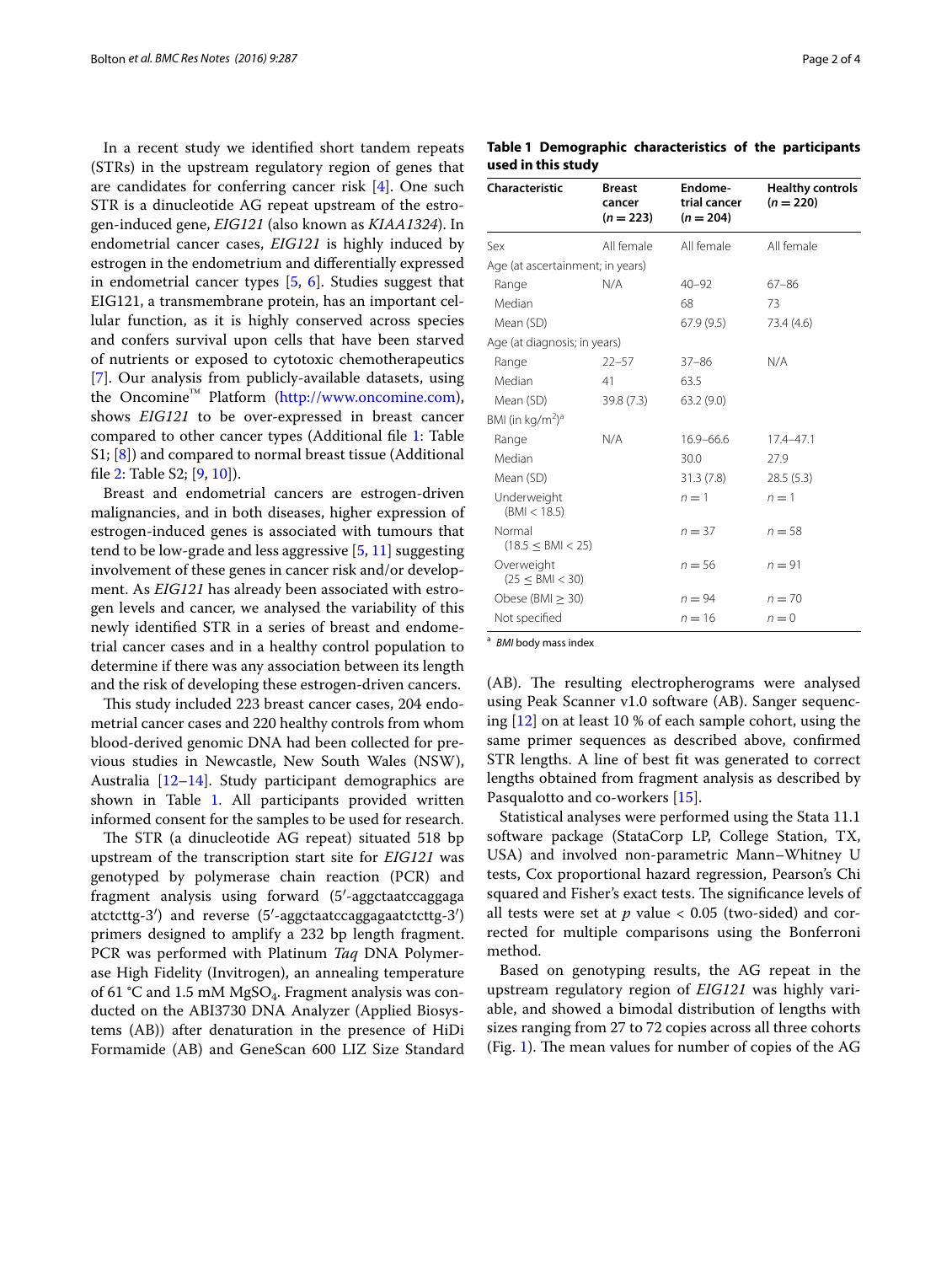

<span id="page-2-0"></span>motif were 37.14, 38.34 and 37.55 for the breast cancer, endometrial cancer and healthy control cohorts respectively and the median was 35 for all three cohorts.

A non-parametric Mann–Whitney U test was used to test for any association between STR lengths, using both allele lengths for each individual, and cancer types. This demonstrated a lack of association between STR length and breast and endometrial cancers when compared to healthy controls (Table [2](#page-2-1)). To test if there was any association between STR lengths and age at diagnosis of the cancers, Cox proportional hazard regression was performed. This showed no association between STR length and age at diagnosis for breast and endometrial cancers, including when BMI was taken into account for endometrial cancer (Table [2\)](#page-2-1). BMI data was not available for the breast cancer cohort. When allelic (short (S) vs long (L)) and genotypic (SS, SL and LL) analyses were performed, using a threshold of 50 copies for calling short and long alleles, there were no statistically significant associations for either cancer type (Table [2\)](#page-2-1). In the breast cancer cohort, resulting *p* values for the allelic and genotypic analyses ( $p = 0.185$  and  $p = 0.102$  $p = 0.102$ , respectively; Table 2) are inclined towards a weak association between STR length and breast cancer risk. Further analysis of larger sample sizes or breast cancer subtypes would be required to confirm any possible association.

In conclusion, the AG dinucleotide repeat in the upstream regulatory region of *EIG121* is a highly polymorphic STR, making it a variable genetic element with the potential to influence the expression of *EIG121* and subsequently impact disease risk and/or severity. No statistically significant association was identified between the length of this dinucleotide repeat and the age at diagnosis or risk of developing breast or endometrial cancer in the cohorts analysed. Hence, while this STR in the regulatory region of *EIG121* is highly polymorphic, it is unlikely to be associated with the risk of developing breast or endometrial cancer. We cannot exclude its involvement in recurrence or overall survival as this information was not available for this study.

<span id="page-2-1"></span>**Table 2 Hazard ratios (HR), 95 % confidence intervals (CI) and** *p* **values for breast and endometrial cancer analysis in relation to** *EIG121* **STR lengths**

| Category                                                      | <b>Statistical test</b>            | <b>Breast cancer</b>   |         | <b>Endometrial cancer</b> |         |
|---------------------------------------------------------------|------------------------------------|------------------------|---------|---------------------------|---------|
|                                                               |                                    | HR (95 % CI)           | p value | HR (95 % CI)              | p value |
| Both allele lengths with cancer risk                          | Mann-Whitney U test                | N/A                    | 0.985   | N/A                       | 0.262   |
| Both allele lengths with age at diagnosis                     | Cox proportional hazard regression | $0.994(0.981 - 1.007)$ | 0.343   | 1.006 (0.995-1.017)       | 0.304   |
| Both allele lengths with age at diagnosis<br>(BMI considered) | Cox proportional hazard regression | N/A                    | N/A     | 1.003 (0.992-1.015)       | 0.572   |
| Allelic analysis (S/L)                                        | Pearson's Chi squared test         | N/A                    | 0.185   | N/A                       | 0.393   |
| Genotypic analysis (SS/SL/LL)                                 | Fisher's exact test                | N/A                    | 0.102   | N/A                       | 0.545   |